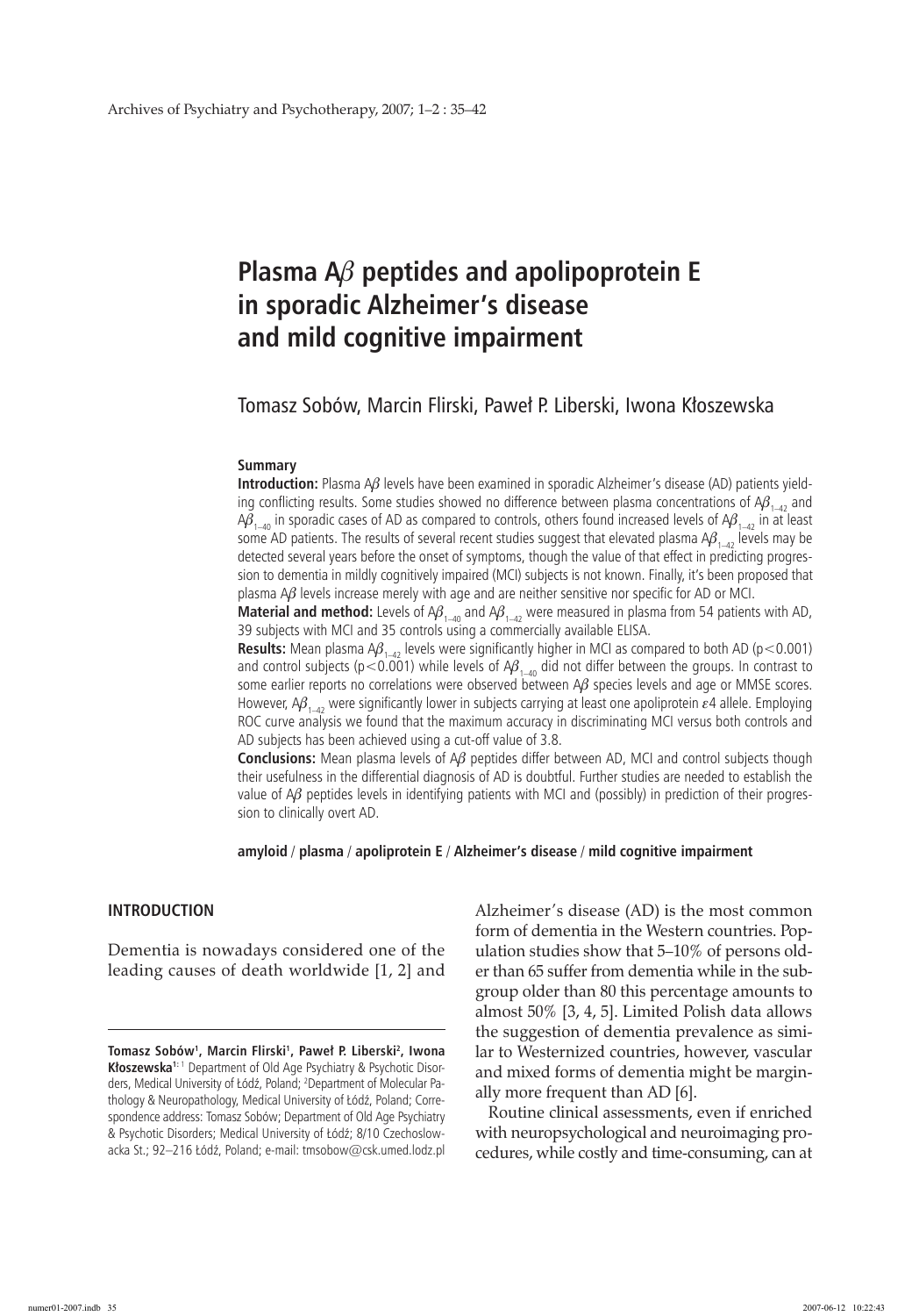best result in diagnosis of "probable" AD as defined by DSM-IV or ICD–10 sets of criteria; only in specialized centres does the overall diagnostic accuracy reach 65–90% [7], being considerably lower in the earlier stages of the disorder.

An ideal biomarker, according to the Nancy & Ronald Reagan Institute recommendations, should not only permit the reliable diagnosis but also predict the course of the disorder, monitor its progression and serve as surrogate marker in clinical studies evaluating treatment procedures. Preferably, it should also reflect pathogenetic cascades and major neuropathological changes of the disease, in case of AD the neurodegeneration of neuronal cells and synapses as well as the development of amyloid plaques and neurofibrillary tangles (NFT). It is also suggested that such an ideal biomarker should claim at least 80% of both sensitivity and specificity in pathologically confirmed cases and, last but not least, should be easily determined in body fluids, such as urine, blood or cerebrospinal fluid (see also http://www/alzforum.org/res/enab/ workshops/biomarkers.asp). It is needless to say that to date the ideal biomarker of AD has not yet been established.

Mild cognitive impairment (MCI) is a clinical construct of uncertain validity, still by many authors considered an early, preclinical phase of AD [8, 9]. Data from longitudinal studies show that a significant proportion of MCI cases (particularly its amnestic form) evolve to AD (so-called conversion rate is estimated at 5–10% a year). On the other hand, however, predictors of conversion are not clearly established and in some cohorts up to 40% of MCI subjects return to normal or remain stable even after long-term surveillance [10, 11]. It is then a matter of debate whether MCI is indeed an early phase of AD and the lack of biomarkers precludes an internal verification of a hypothesis claiming pathogenetical equality between MCI and AD [12, 13].

# **Amyloid** b **peptides as biomarkers of AD and MCI**

Amyloid cascade hypothesis is, at present, a commonly accepted pathogenetic concept of AD. In its abridged form, it suggests that an active process of amyloid deposition in the brain is central to AD pathogenesis. Fibrillar (and intermediate) forms of amyloid are considered to be not only directly toxic to neurons but also able to initiate and maintain several processes (oxidative stress, inflammation, formation of ion channels, dysregulation of cholinergic transmission, vascular changes, to name a few) that ultimately lead to neuronal loss and clinically overt dementia [14]. The role of amyloid is quite obvious in familial cases of AD (familial AD, FAD) with the majority of known mutations leading to either overproduction of the amyloid precursor protein  $(\beta APP)$ , which also operates in Down's syndrome with dementia cases, or a change in its metabolism in favour of release of a longer, more prone to fibrillogenesis forms of amyloid  $\beta$  peptides (A $\beta$ ). Pathogenesis of the most common, sporadic cases of AD is less well known. It is assumed that an interplay of various genetic (e.g. polymorphisms of apolipoprotein E or CYP46), metabolic (hormonal dysfunction, cholesterol mismatebolism), vascular (microcirculation changes) and environmental (education, mental activity, general fitness) factors, acting synergistically, lead to neuropathological changes and clinical picture similar to FAD [15].

 $A\beta$  is synthesized during normal cellular metabolism of its membrane-anchored precursor protein and released to extracellular space which allows its detection in body fluids, including cerebrospinal fluid (CSF) and plasma [16]. Studies of the CSF levels of total  $\Delta\beta$  in AD produced inconsistent results; however, most of the authors were able to show a statistically significant decrease in the  $A\beta_{1-42}$  isoform concentration over the course of the disorder, the finding which is usually explained by the precipitation of  $A\beta_{1\rightarrow 2}$  in the brain along with plaques formation and consequently its reduced clearance [17, 18]. Sensitivity and specificity of the decrease in  $A\beta_{1,42}$  isoform levels in CSF as a biomarker of AD have been estimated at up to 100% and 65%, respectively [18]. Interestingly, a similar finding has been reported in MCI cases as well [19]. However, the clinical usefulness of the CSF  $\mathsf{A}\pmb{\beta}_{1\!-\!42}$  isoform levels has been questionable. Firstly, the specificity is low and the decrease might also be detected in other than AD forms of dementia [7]. Secondly, a procedure of lumbar puncture required for CSF assessments is considered risky in many countries (except for Scandinavia and Japan) and relative-

Archives of Psychiatry and Psychotherapy, 2007; 1–2 : 35–42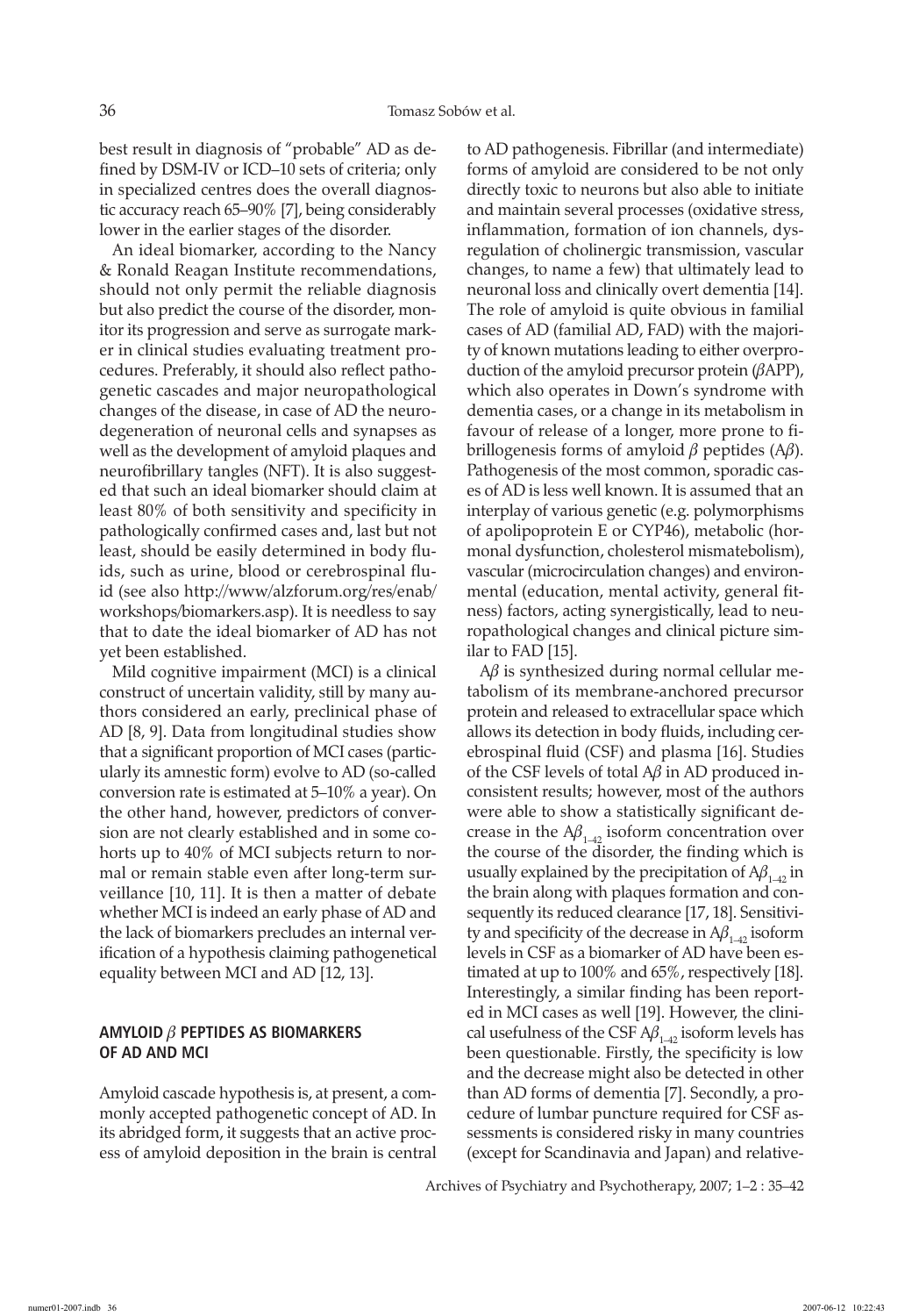ly rarely performed, mostly due to patients' reluctance.

Since blood samples are easily acquired and no additional risk (as in the case of CSF sampling) is recognized, plasma levels of  $A\beta$  isoforms possibly represent an attractive candidate for a clinically useful method supporting AD diagnosis and serving as a biomarker. Studies in FAD and Down's syndrome with dementia have consistently shown an increase in  $A\beta$  levels in plasma [20, 21]. However, unequivocal results have so far been published in sporadic AD cases, with both an increase [22, 23] and no change [24, 25] as compared to normal controls having been reported. The results of one study also pointed to age but not diagnosis as a main predictor of  $A\beta$ plasma levels [26]. Studies in MCI are limited. It has been shown however, that  $A\beta$  plasma levels might be increased years before clinical diagnosis of AD is possible [27], while an increase has been reported in one study but only in women [28].

### **Material and methods**

We aimed to compare the plasma levels of  $A\beta$ peptides in sporadic AD patients, MCI subjects and cognitively healthy controls matched for age, gender and education. An estimation of the sensitivity and specificity of plasma levels of  $A\beta$ peptides as biomarkers of AD and MCI has also been undertaken.

In most previous studies established clinical criteria (e.g. NINCSD-ADRDA or DSM-IV) for diagnosing AD were used; as the specificity of those is insufficient, both mixed cases and some patients with other than AD dementias might be included using the above criteria. We have therefore used NINCSD-ADRDA criteria as a first step and then excluded all subjects with clinically and/or radiologically significant vascular pathology as well as those who fulfilled criteria for other than AD primary dementias, including dementia with Lewy bodies (DLB) and frontotemporal dementias (FTD). In case of MCI only predominantly amnestic subjects were included. MCI patients also needed to be free of any unstable somatic disorder, uncontrolled vascular risk factors or other identifiable cognitive decline predictors, like drug or alcohol abuse.

Archives of Psychiatry and Psychotherapy, 2007; 1–2 : 35–42

Our initial AD sample included 132 subjects fulfilling NINCSD-ADRDA criteria for AD. Of those, we have excluded 36 fulfilling ICD–10 criteria for mixed dementia, 11 with probable or possible DLB, 5 with FTD as well as 8 with a history or current drug or alcohol abuse or dependence. Eighteen subjects with significant family history were also excluded.

From the initial MCI sample of 70 subjects, we have excluded 31 due to not fulfilling criteria for a predominantly amnesic MCI (either isolated non-memory deficit or multiple domains deficits, n=11), the presence of any uncontrolled somatic (including vascular) or neuropsychiatric (including depressive episode) disorders that might directly influence cognition  $(n=11)$ , a history of drugs or alcohol abuse or dependence  $(n=3)$  and, finally, familial history of AD  $(n=7)$ .

The protocol of the study has been accepted by the Medical University of Łódź Ethics Committee as conforming to the declaration of Helsinki and all the subjects as well as their informal caregivers have signed an informed consent.

Whole blood was collected from fasting subjects in EDTA-containing recipients and cellular material was pelleted by centrifugation. Platelets have been regarded a primary source of circulating  $\beta$ APP and A $\beta$ . However, no sampling technique modification preventing the activation of platelets was applied, based on data indicating lack of any associations between platelet activation and plasma  $\mathcal{A}\beta$  levels measured with a similar method [29]. As an increasing number of reports fail to observe a correlation between statins treatment and plasma  $\Delta\beta$  levels, we did not introduce any additional procedures in cases of hypercholesterolemia treated with statins [30]. Plasma was stored at  $-4^{\circ}$ C for a maximum of 8 hours and then frozen in 1 ml aliquots and stored at –70°C until measurements. The concentrations of  $A\beta$  peptides ( $A\beta$ 40 and  $A\beta$ 42) in plasma were measured using commercially available sandwich ELISA colorimetric assay (BioSource Intl, Inc) which has been shown to be sensitive enough (range 15.6–1000 pg/ml) to ensure an accurate result in plasma. Apolipoproetin E was genotyped using standardized protocol in a subset of 44 AD subjects who consented independently.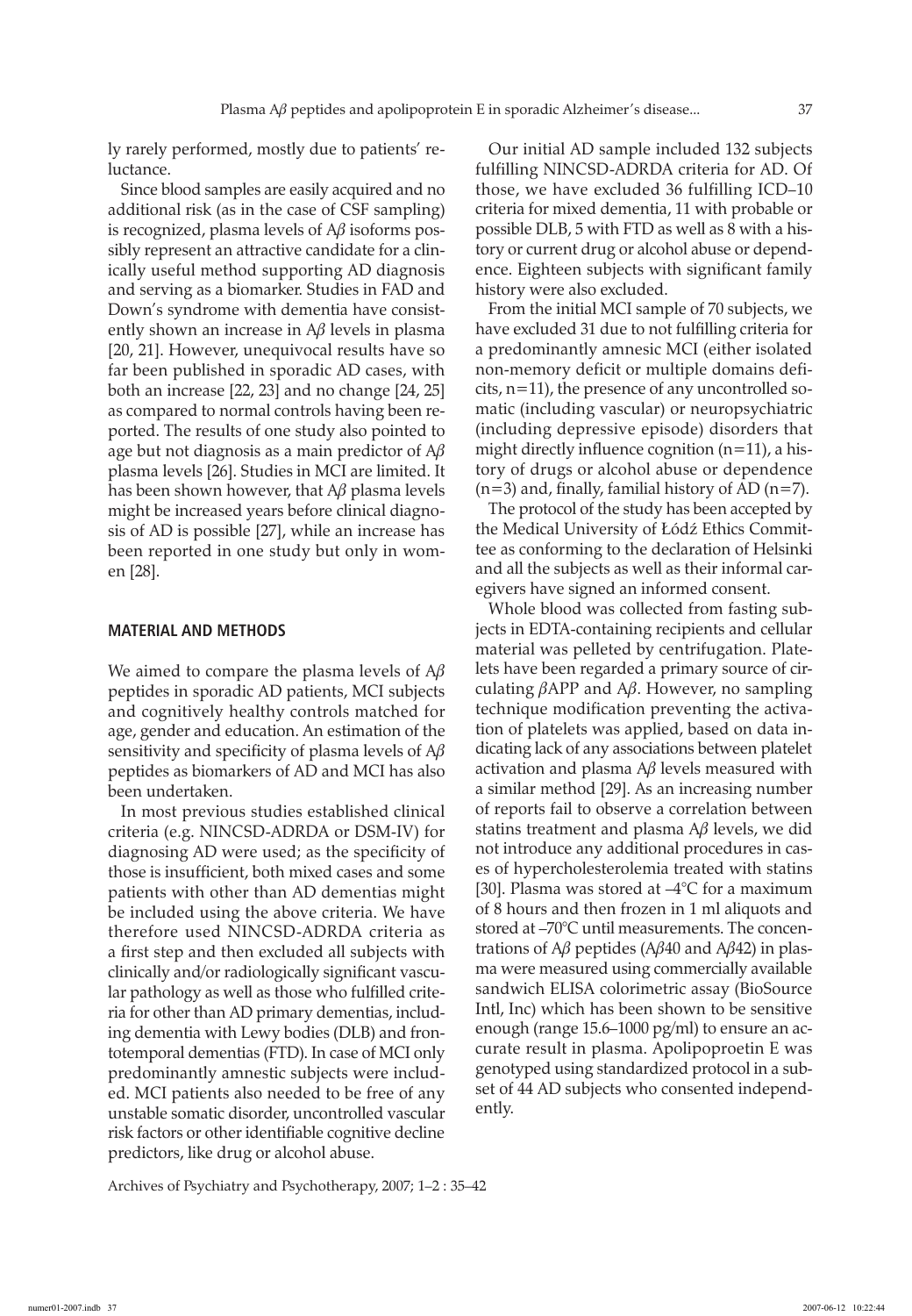| Study group | N   | Age            | Gender    | Years of formal | Age at symp-    | MMSE score     | ADAS-cog score     |
|-------------|-----|----------------|-----------|-----------------|-----------------|----------------|--------------------|
|             |     | (mean $\pm$    | (fraction | education (mean | tomatic onset   | (mean          | (mean $\pm$ stand- |
|             |     | standard       | of women) | $\pm$ standard  | (AD cases only) | $\pm$ standard | ard deviation)     |
|             |     | deviation)     |           | deviation)      |                 | deviation)     |                    |
| AD          | 54  | $77.5 + 4.4$   | 0.69      | $7.3 \pm 3.3$   | $73.5 \pm 4.2$  | $17.5 \pm 3.4$ | $30.5 \pm 10.6$    |
| <b>MCI</b>  | 39  | $74.0 \pm 3.4$ | 0.66      | $10.0 \pm 3.2$  | N/A             | $27.3 \pm 0.9$ | $10.4 \pm 2.7$     |
| Controls    | 35  | $75.0 + 2.9$   | 0.68      | $8.6 \pm 2.9$   | N/A             | $29.5 \pm 0.6$ | $3.0 \pm 1.9$      |
| Total       | 128 | $75.6 \pm 4.1$ | 0.68      | $8.5 \pm 3.3$   | N/A             | $23.8 \pm 5.9$ | $16.9 \pm 13.9$    |

**Table 1.** Demographic variables of the study cohort

#### **Results**

One hundred and twenty eight subjects were included, of those 54 with sporadic AD (17 men, mean age  $77.5 \pm 4.4$  years, mean MMSE  $17.5 \pm 1.5$ 3.4), 39 with predominantly amnestic MCI (13 men, mean age 74  $\pm$  3.4, mean MMSE 27  $\pm$  0.9) and 35 cognitively intact controls (11 men, mean age  $75 \pm 2.9$ , mean MMSE  $29.5 \pm 0.6$ ) (Table 1).

Regardless of an isoform, plasma levels of  $A\beta$ peptides did not differ between AD and controls (Mann-Whitney U test, adjusted for age, MMSE and education). However, in the MCI group plasma levels of  $A\beta_{1-42}$  were significantly higher and the  $A\beta_{1-40}/A\beta_{1-42}$  ration lower than both in AD and controls (table 2 and figure 1). Contrary to one previous report [26] ANOVA linear regression failed to reveal any correlation between age and  $\Delta\beta$  levels; between-gender differences were also not observed.

Surprisingly and contrary to most of the previous reports, plasma levels of  $A\beta_{1-42}$  were significantly lower in carriers of at least one apoliprotein  $E \epsilon 4$  allele as compared to non-carriers (33.2±7.7 *versus* 41.8±12.8 pg/ml; Mann-Whitney U test, p=0.01) (figure 2).

As a next step, we have performed area under the curve ROC analyses to estimate the cut-off



**Fig. 1.** Mean values (bold line in boxplots) and 95% confidence intervals (grey zones of boxplots) of  $A\beta_{1-40}/A\beta_{1-42}$  ratio in AD, MCI and controls.

| Study group                                                                                           |    | $\neg \psi_{1\perp\perp\perp}$ | $AD_{1-42}$     | $A\beta_{1\ldots A}A\beta_{1\ldots A}$ |  |  |  |  |
|-------------------------------------------------------------------------------------------------------|----|--------------------------------|-----------------|----------------------------------------|--|--|--|--|
| AD                                                                                                    | 54 | $168.7 \pm 32.2$               | $37.8 \pm 10.3$ | $4.6 \pm 0.9$                          |  |  |  |  |
| <b>MCI</b>                                                                                            | 39 | $160.1 \pm 20.2$               | $56.8 \pm 9.3$  | $2.9 \pm 0.6$                          |  |  |  |  |
| Controls                                                                                              | 35 | $160.1 \pm 15.2$               | $36.3 \pm 6.3$  | $4.5 \pm 0.6$                          |  |  |  |  |
| $*$ differences significant between MCI and both AD and controls at $p < 0.001$ (U Mann-Whitney test) |    |                                |                 |                                        |  |  |  |  |

**Table 2.** Mean plasma levels of A $\beta$  peptides (pg/ml  $\pm$  standard deviation)

Archives of Psychiatry and Psychotherapy, 2007; 1–2 : 35–42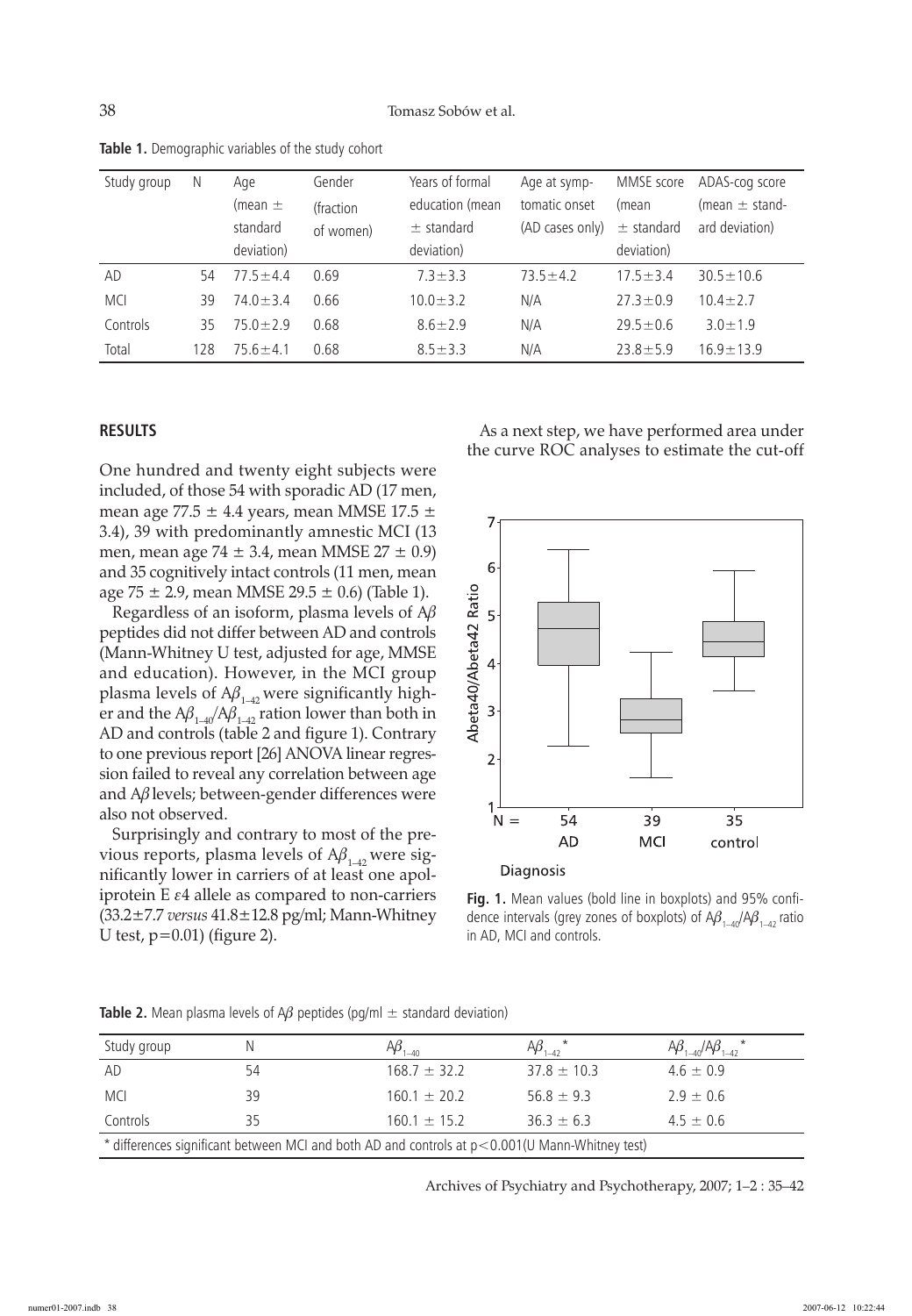

Apolipoprotein E4 epsilon4 allele presense

**Fig. 2.** Mean values and 95% confidence intervals of  $A\beta_{1-42}$ plasma levels in AD subjects in regard of the presence of at least one apoliprotein E  $\varepsilon$ 4 allele (1 = present, 0 = absent)

values of  $A\beta_{1-42}$  and  $A\beta_{1-40}/A\beta_{1-42}$  ratio that yield a highest accuracy in discriminating the samples. The value of  $A\beta_{1-40}/A\beta_{1-42}$  ratio lower than 3.8 discriminated MCI from AD with a sensitivi-



**Fig. 3.** A comparison of ROC curves (see legend) for evaluated parameters in MCI and controls. Areas under the curve for  $A\beta_{1-42}$  (dashed line) and  $A\beta_{1-42}/A\beta_{1-42}$  ratio (dotted line) differ significantly from 0.5 (0.96 $\pm$ 0.02; 95% CI=0.88–0.99 and  $0.96 \pm 0.02$ ; 95% CI=0.89–0.99. respectively) while no difference exists for  $A\beta_{1-40}$  (solid line; 0.53 ± 0.07; 95% CI=0.41– 0.65).

Archives of Psychiatry and Psychotherapy, 2007; 1–2 : 35–42



**Fig. 4.** A comparison of ROC curves (see legend) for evaluated parameters in MCI and AD. Areas under the curve for  $A\beta_{1-42}$  (dashed line) and  $A\beta_{1-42}/A\beta_{1-42}$  ratio (dotted line) differ significantly from 0.5 (0.91 $\pm$ 0.03; 95% CI=0.84–0.96 and 0.94 $\pm$ 0.02; 95% CI=0.87-0.98. respectively) while no difference exists for  $A\beta_{1-40}$  (solid line; 0.56 ± 0.036; 95% CI = 0.46– 0.67).

ty of 97.4% (95%CI=86.5–99.6) and specificity of 83.3% (70.7–92.1), and MCI from controls with a sensitivity of 97.4% (86.5–99.6) and specificity of 88.6% (73.2–96.7). The level of  $A\beta_{1-42}$  higher than 45 pg/ml discriminated MCI from AD with a sensitivity of 94.9% (82.6–99.2) and specificity of 75.9% (62.4–86.5), while MCI from controls with a sensitivity of 94.4% (82.6–99.2) and specificity of 91.4% (76.9–98.1) (figures 3 and 4).

### **Discussion**

The results of the present study failed to validate the usefulness of the plasma levels of  $A\beta$  as a biomarker of sporadic AD, which is in agreement with the majority of similar reports to date [24– 26]. We also failed to observe any correlation between plasma  $\Delta\beta$  levels and age [26], gender, severity of disease or any other demographic variable. However, unexplainably lower  $A\beta$  levels in subjects with at least one apoliprotein E  $\varepsilon$ 4 allele as compared to non-carriers were detected. This finding is in sharp contrast to previous studies showing no such correlation [24, 25, 26, 31]. One possible explanation is a different mode of patients selection we employed (so, formally, as compared to previous studies it would be a selec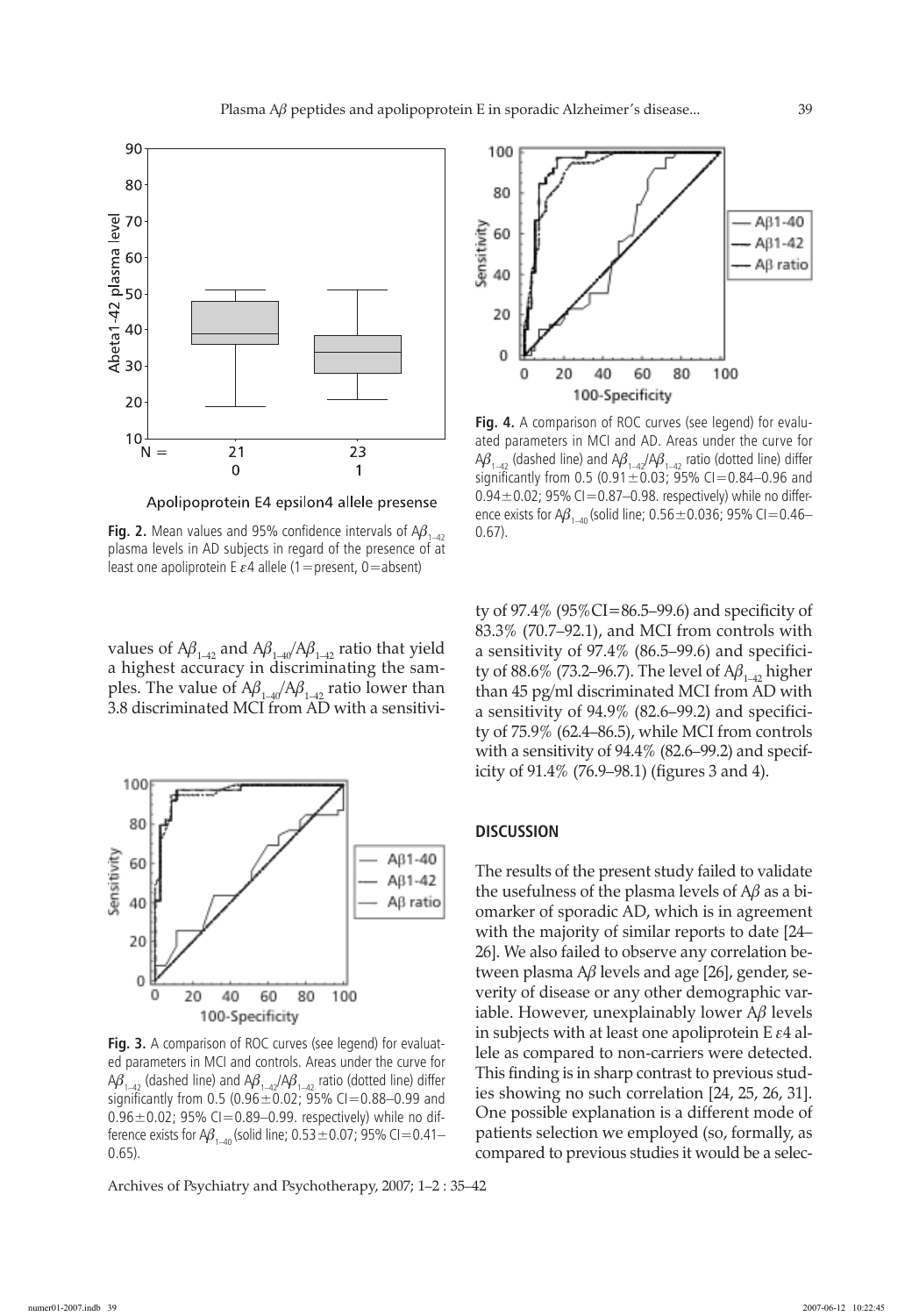tion bias) that attempted to exclude subjects with vascular pathology. However, due to a relatively small sample, our finding might also be completely spurious and requires replication.

Changes in MCI plasma  $\Delta\beta$  levels suggest their capability as a possible biomarker [22, 27].

One may hypothesize that an increase in  $A\beta_{1-42}$ levels in plasma of subjects with MCI might represent an attempt of its clearance from the brain *via* the still intact brain-blood barrier. Later on in the course of the disease, when the brain-blood barrier becomes dysfunctional at first and then anatomically damaged, further clearance turns out to be inefficient and the peptide itself accumulates in the brain to form plaques. Amyloid brain-to-blood clearance has been proved to be intact in the early stages of amyloidosis in the animal models of AD [32] and may be, at least in part, responsible for the efficacy of both active and passive immunization in reducing the number of amyloid deposits [33, 34]. Moreover, there is evidence from both human and animal studies that the brain-blood barrier is being gradually damaged as AD progresses from mild to more severe cognitive decline [35, 36].  $A\beta$  itself has also been shown to influence brain-blood barrier permeability and probably contributes to its progressive damage [37, 38].

It is then possible that in the earliest stages of AD (clinically corresponding to MCI) an overproduced  $A\beta_{1-42}$  is efficiently cleared to plasma *via* the intact brain-blood barrier, resulting in an increase in its plasma levels. Meanwhile, there is no increase in its shorter counterparts (e.g.  $A\beta_1$  $_{40}$ ) due to operative retrograde transport [37]. Indeed, the results of our study seem to confirm the above hypothesis showing increased plasma levels of  $A\beta_{1-42}$  but not  $A\beta_{1-40}$  in MCI. In the later stages of the neurodegenerative process (clinically manifesting itself as overt dementia) due to the progressive injury to the brain-blood barrier and further changes in amyloid production, its clearance from the brain would become inefficient. This in turn would result in its accumulation in the form of plaques [39], while retrograde blood-to-brain transport of  $A\beta$  peptides would mostly be responsible for its vascular deposition and the development of congophilic angiopathy [40].

Although, it looks as if we may, with reasonably high accuracy (sensitivity of 95% and specificity of 75%) discriminate between MCI and controls using only  $A\beta$  peptides plasma levels, it remains unknown whether these might also be used to predict "conversion" from MCI to dementia. Longitudinal studies (one has already been started in our centre) are needed to investigate this issue.

# **Conclusions**

- 1. Plasma levels of  $A\beta$  peptides do not differ between sporadic AD cases and cognitively intact controls. Demographic variables (including age and gender) do not predict  $A\beta$  levels in AD but carriers of at least one apoliprotein E  $\varepsilon$ 4 allele may have lower levels of  $A\beta_{1-42}$ , the validity of the latter finding needs to be confirmed.
- 2. Plasma levels of  $A\beta_{1-42}$  allow discrimination of MCI and both sporadic AD and cognitively intact controls with reasonable sensitivity  $(>90\%)$ and specificity. Discriminative power might be improved with the use of  $A\beta_{1-40}/A\beta_{1-42}$  ratio.
- 3. It is to be verified whether the increase in plasma levels of  $A\beta_{1-42}$  reflects the natural course of neurodegeneration in AD and whether it might serve as an individual marker of MCI to AD conversion.

#### **References**

- 1. Wolfson C, Wolfson CB, Asgharian M, M'Lan CM, Ostbye T, Rockwood K, Hogan DB & the Clinical Progression of Dementia Study Group. A Reevaluation of the duration of survival after the onset of dementia. N Engl J Med. 2001, 344: 1111– 1116.
- 2. Rozzini R, Sabatini T, Barbisoni P, Bellelli G, Trabucchi M. Dementia is a major predictor of death among the Italian elderly. Neurology. 2000, 54: 1014–1019.
- 3. Evans DA, Funkenstein HH, Albert MS, Scherr PA, Cook NR, Chown MJ, Hebert LE, Hennekens CH, Taylor JO. Prevalence of the Alzheimer's disease in a community population of older persons: higher than previously reported. J Am Med Assoc. 1989, 262: 2551–2556.
- 4. Bachman DL, Wolf PA, Linn R, Knoefel JE, Cobb J, Belanger A, D'Agostino RB, White LR. Prevalence of dementia and probable senile dementia of the Alzheimer type in the Framingham study. Neurology. 1992, 42: 115–119.
- 5. Katzman R, Kawas C: Epidemiology of dementia and Alzheimer's disease. In: Terry RD, Katzman R, Bick KL, Alzheimer's disease. eds, New York: Raven Press; 1994. p. 105–122.

Archives of Psychiatry and Psychotherapy, 2007; 1–2 : 35–42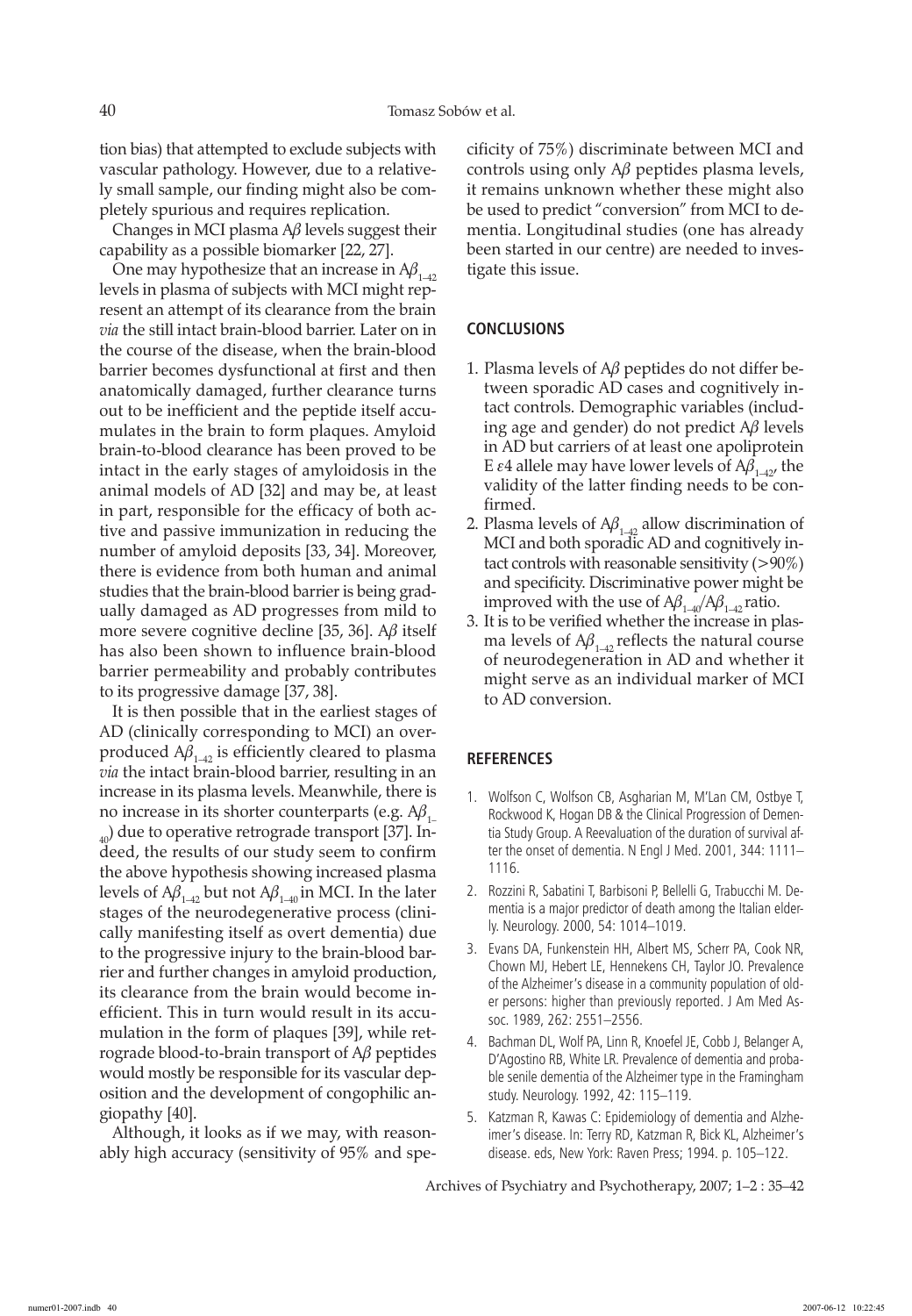- 6. Gabryelewicz T. The prevalence of dementia in the population of the Warsaw district of Mokotow from 65 to 84 years of age. Psychiatr Pol. 1999, 33(3): 353–66.
- 7. Andreasen N, Minthon L, Clarberg A, Davidsson P, Gottfries J, Vanmechelen E, Vanderstichele H, Winblad B, Blennow K. Sensitivity, specificity, and stability of CSF-tau in AD in a community-based patient sample. Neurology. 1999, 57: 1488– 1494.
- 8. Shah Y, Tangalos EG, Petersen RC. Mild cognitive impairment. When is it a precursor to Alzheimer's disease? Geriatrics. 2000, 55(9): 62–68.
- 9. Gabryelewicz T, Wasiak B. Łagodne zaburzenia poznawcze. Psychiatr Pol. 2001, 35(4): 647–56.
- 10. Petersen RC, Smith GE, Waring SC, Ivnik RJ, Tangalos EG, Kokmen E. Mild cognitive impairment: clinical characterization and outcome. Arch Neurol. 1999, 56(3): 303–8.
- 11. Larrieu S, Letenneur L, Orgogozo JM, Fabrigoule C, Amieva H, Barberger-Gateau P, Dartigues JF. Incidence and outcome of mild cognitive impairment in a population-based prospective cohort. Neurology. 2002, 59(10): 1594–9.
- 12. Petersen RC, Doody R, Kurz A, Mohs RC, Morris JC, Rabins PV, Ritchie K, Rossor M, Thal L, Winblad B. Current concepts in mild cognitive impairment. Arch Neurol. 2001, 58: 1985–92.
- 13. Petersen RC, Stevens JC, Ganguli M, Tangalos EG, Cummings JL, DeKosky ST. Practice parameter: early detection of dementia: mild cognitive impairment (an evidence-based review). Report of the Quality Standards Subcommittee of the American Academy of Neurology. Neurology. 2001, 56(9): 1133– 42.
- 14. Hardy JA, Higgins GA. Alzheimer's disease: the amyloid cascade hypothesis. Science, 1992, 256: 184–5.
- 15. Selkoe DJ. Alzheimer disease: mechanistic understanding predicts novel therapies. Ann Intern Med. 2004, 140(8): 627– 38.
- 16. Shoji M. Cerebrospinal fluid Abeta40 and Abeta42: natural course and clinical usefulness. Front Biosci. 2002, 7: 997– 1006.
- 17. Andreasen N, Hesse C, Davidsson P, Minthon L, Wallin A, Winblad B, Vanderstichele H, Vanmechelen E, Blennow K. Cerebrospinal fluid  $\beta$  -amyloid<sub>(1–42)</sub> in Alzheimer disease. Arch Neurol. 1999, 56: 673–680.
- 18. Motter R, Vigo-Pelfrey C, Kholodenko D, Barbour R, Johnson-Wood K, Galasko D, Chang L, Miller B, Clark C, Green R. Reduction of  $\beta$  -amyloid peptide 42 in the cerebrospinal fluid of patients with Alzheimer's disease. Ann Neurol. 1995. 38: 643–648.
- 19. Riemenschneider M, Lautenschlager N, Wagenpfeil S, Diehl J, Drzezga A, Kurz A. Cerebrospinal fluid tau and  $\beta$ -amyloid 42 proteins identify Alzheimer disease in subjects with mild cognitive impairment. Arch Neurol. 2002, 59: 1729–1734.
- 20. Scheuner D, Eckman C, Jensen M, Song X, Citron M, Suzuki N, Bird TD, Hardy J, Hutton M, Kukull W, Larson E, Levy-La-

Archives of Psychiatry and Psychotherapy, 2007; 1–2 : 35–42

had E, Viitanen M, Peskind E, Poorkaj P, Schellenberg G, Tanzi R, Wasco W, Lannfelt L, Selkoe D, Younkin S. Secreted amyloid beta-protein similar to that in the senile plaques of Alzheimer's disease is increased in vivo by the presenilin 1 and 2 and APP mutations linked to familial Alzheimer's disease. Nat Med. 1996, 2(8): 864–70.

- 21. Kosaka T, Imagawa M, Seki K, Arai H, Sasaki H, Tsuji S, Asami-Odaka A, Fukushima T, Imai K, Iwatsubo T. The beta APP717 Alzheimer mutation increases the percentage of plasma amyloid-beta protein ending at A beta42(43). Neurology. 1997, 48(3): 741–5.
- 22. Mayeux R, Tang MX, Jacobs DM, Manly J, Bell K, Merchant C, Small SA, Stern Y, Wisniewski HM, Mehta PD. Plasma amyloid beta-peptide 1–42 and incipient Alzheimer's disease. Ann Neurol. 1999, 46(3): 412–6.
- 23. Mehta PD, Pirttila T, Mehta SP, Sersen EA, Aisen PS, Wisniewski HM. Plasma and cerebrospinal fluid levels of amyloid beta proteins 1–40 and 1–42 in Alzheimer disease. Arch Neurol. 2000, 57(1): 100–5.
- 24. Tamaoka A, Fukushima T, Sawamura N, Ishikawa K, Oguni E, Komatsuzaki Y, Shoji S. Amyloid beta protein in plasma from patients with sporadic Alzheimer's disease. J Neurol Sci. 1996. 141(1–2): 65–8.
- 25. Vanderstichele H, Van Kerschaver E, Hesse C, Davidsson P, Buyse MA, Andreasen N, Minthon L, Wallin A, Blennow K, Vanmechelen E. Standardization of measurement of betaamyloid(1–42) in cerebrospinal fluid and plasma. Amyloid. 2000, 7(4): 245–58.
- 26. Fukumoto H, Tennis M, Locascio JJ, Hyman BT, Growdon JH, Irizarry MC. Age but not diagnosis is the main predictor of plasma amyloid beta-protein levels. Arch Neurol. 2003, 60(7): 958–64.
- 27. Graff-Radford N, Ertekin-Taner N, Jadeja N, Younkin L, Younkin S. evidence that plasma amyloid beta protein may be useful as a premorbid biomarker for Alzheimer's disease. Neurobiol Aging, 2002, 23 (S1-S3):84.
- 28. Assini A, Cammarata S, Vitali A, Colucci M, Giliberto L, Borghi R, Inglese ML, Volpe S, Ratto S, Dagna-Bricarelli F, Baldo C, Argusti A, Odetti P, Piccini A, Tabaton M. Plasma levels of amyloid beta-protein 42 are increased in women with mild cognitive impairment. Neurology. 2004, 63(5): 828–31.
- 29. Olsson A, Vanmechelen E, Vanderstichele H, Davidsson P, Blennow K. Unaltered plasma levels of beta-amyloid(1–40) and beta-amyloid(1–42) upon stimulation of human platelets. Dement Geriatr Cogn Disord. 2003, 16(2): 93–7.
- 30. Hoglund K, Wiklund O, Vanderstichele H, Eikenberg O, Vanmechelen E, Blennow K. Plasma levels of beta-amyloid(1–40), beta-amyloid(1–42), and total beta-amyloid remain unaffected in adult patients with hypercholesterolemia after treatment with statins. Arch Neurol. 2004, 61(3): 333–7.
- 31. Basun H, Nilsberth C, Eckman C, Lannfelt L, Younkin S. Plasma levels of Abeta42 and Abeta40 in Alzheimer patients during treatment with the acetylcholinesterase inhibitor tacrine. Dement Geriatr Cogn Disord. 2002, 14(3): 156–60.